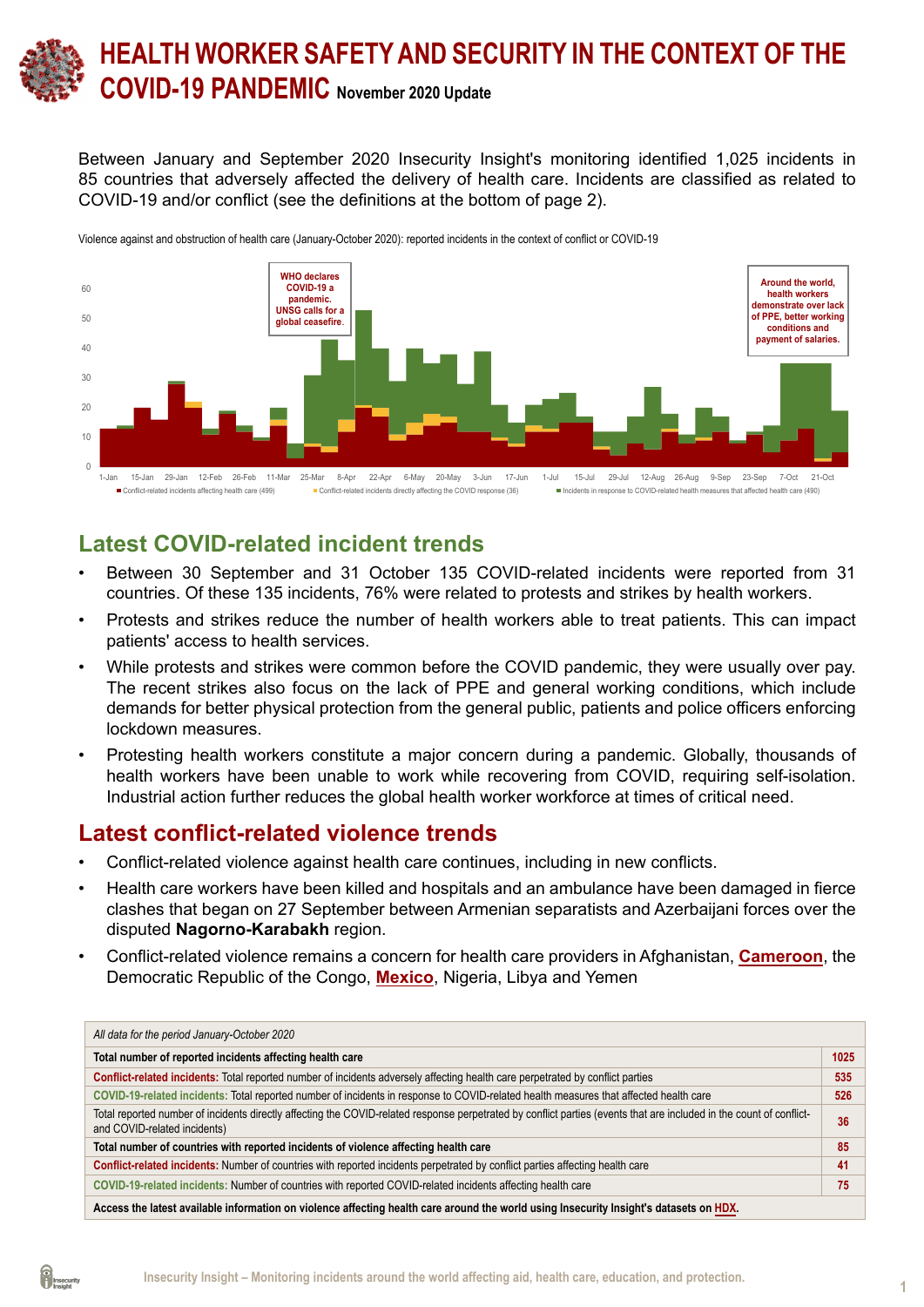# **Conflict in the Nagorno-Karabakh region**

- On 9 November a peace deal to end the military conflict was brokered by the OSCE Minsk Group involving Armenia, Azerbaijan and the Russian Federation following an intense escalation of fighting in the Nagorno-Karabakh region on 8 November, when Azerbaijani forces captured Shushi/Shusha, a symbolic site for both parties to the conflict and a strategic military location.
- Under the agreement nearly 2,000 Russian peacekeepers are to be deployed along the front line in Nagorno-Karabakh and the corridor between the region and Armenia for at least five years.



Map by Evan Centanni and Djordje Djukic, starting from [this map](https://commons.wikimedia.org/wiki/File:AZ-qa-location-en.svg) by Bourrichon and Lesqual. Licence: [CC BY-SA](https://creativecommons.org/licenses/by-sa/3.0/deed.en) 

- Following the announcement of the peace deal, thousands of Armenians immediately took to the streets in Yerevan, Armenia's capital, in protest against the agreement, with some storming the parliament in Yerevan, and many calling on the prime minister to resign. In contrast, celebrations took place in Baku, Azerbaijan.
- Since the violent conflict started on 27 September, health care workers have been killed, while hospitals and an ambulance have been damaged. Over 300,000 people have been displaced and at least 76 schools and nurseries have been damaged, along with homes and road, electricity, gas and communication networks.
- Both sides in the conflict have been accused of using banned cluster bombs.

# **Reported conflict-related incidents of violence and threats of violence against health care in the Nagorno-Karabakh region**

- On 11 October Azerbaijani armed forces reportedly targeted an **ambulance** transporting wounded people in an unspecified location.
- Around 12-16 October rockets and cluster bombs of unidentified origin destroyed a **military hospital complex** near the north-east village of Martakert as wounded Armenian soldiers were arriving from the front lines approximately 10 km away. A blaze that ignited during the shelling destroyed several vehicles in the hospital parking lot. According to **[Human Rights Watch](https://www.hrw.org/news/2020/10/23/azerbaijan-cluster-munitions-used-nagorno-karabakh)**, Azerbaijan has repeatedly used widely banned cluster munitions in residential areas in Nagorno-Karabakh.
- On 28 October an **Azerbaijani rocket damaged a maternity hospital** in Stepanakert. There were no patients or health workers in the maternity hospital at the time, however, but the strike did damage the adjacent **medical centre that was treating COVID-19 patients**. Azerbaijani authorities denied responsibility and in turn accused Armenia of launching a rocket strike on Barda town, Azerbaijan, that killed more than 20 civilians and wounded over 70. Armenia rejected the accusations.
- On 28 October a male **Azerbaijani Red Crescent Society volunteer was killed** when his car was hit allegedly by an Armenian rocket in Barda town, Azerbaijan. Two female Red Crescent volunteers were also injured while identifying the needs of people living in a temporary shelter at the Barda school No. 6, approximately 500 meters from the scene of the rocket attack.
- As reported on 4 November, Azerbaijani soldiers reportedly wearing Armenian military uniforms stopped an ambulance transporting a wounded soldier and **shot dead a male Armenian military doctor, critically injured an ambulance driver and severely damaged the ambulance.**

# **Impact of the Nagorno-Karabakh fighting on COVID response measures**

- In Armenia the impact of the conflict on the COVID-19 situation is already being seen in a dramatic acceleration in transmission and increased efforts to contain the virus. With more than 3,600 infections per 100,000 people, Armenia ranks among the top ten countries per capita in terms of reported cases.
- Reports of doctors and nurses continuing to treat wounded casualties from the fighting despite testing positive for COVID-19 will further hinder COVID response efforts.

<sup>o</sup><br>insecurity